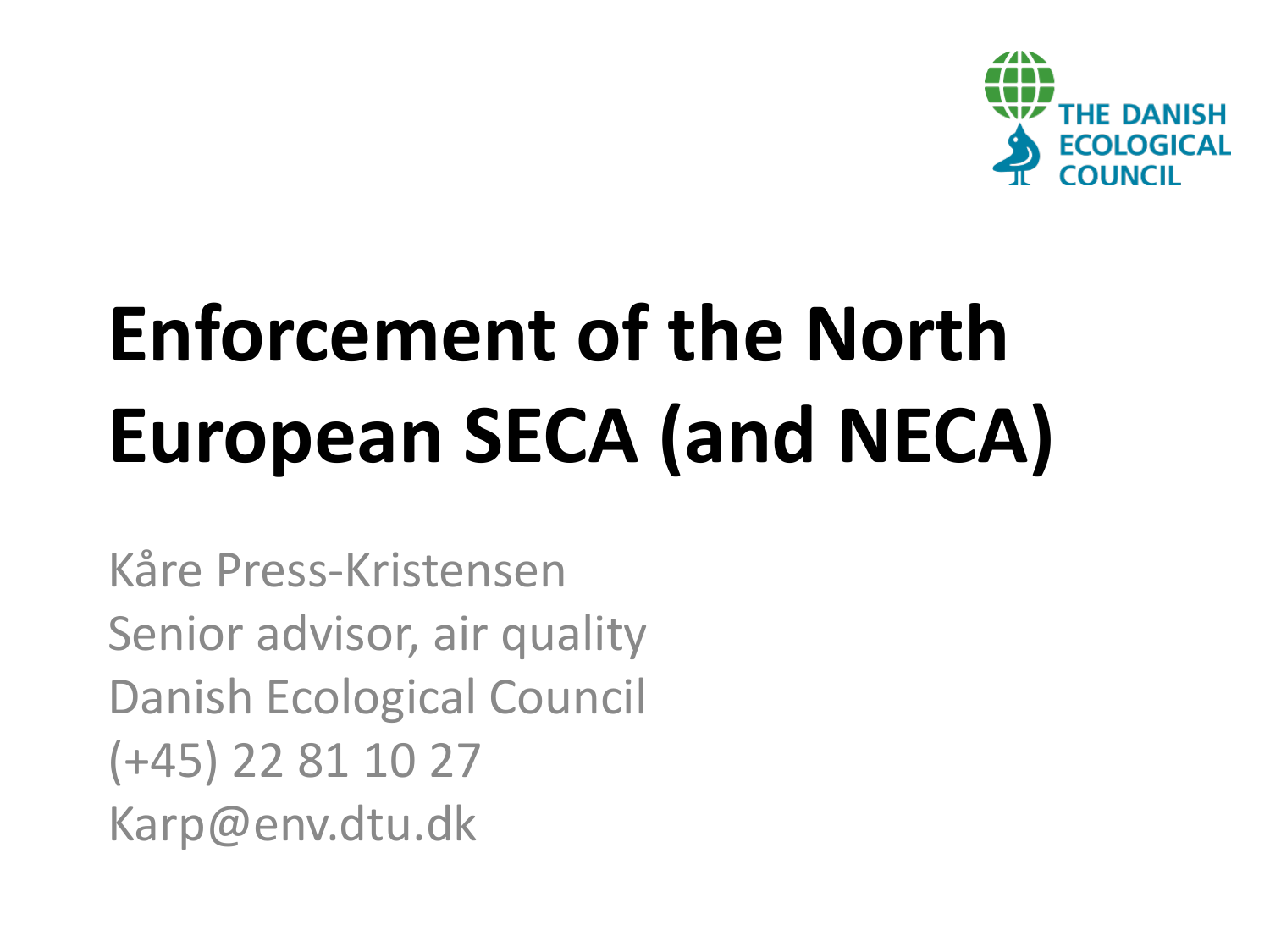

### **Health damage without the ECA**

Shipping in the North Sea and Baltic Sea would cause 80- 85 % of all health damage in Denmark from shipping.

| <b>Without the ECA</b><br>$(2.7 %$ sulphur) | <b>Shipping on the Northern</b><br>hemisphere |            | <b>Shipping in the North Sea</b><br>and Baltic Sea |                     |
|---------------------------------------------|-----------------------------------------------|------------|----------------------------------------------------|---------------------|
|                                             | DK                                            | Europe     | <b>DK</b>                                          | Europe <sup>®</sup> |
| Years of lost living                        | 6,900                                         | 550,000    | 5,600                                              | 210,000             |
| Airway diseases                             | 430,500                                       | 30,800,000 | 360,600                                            | 11,795,000          |
| Sick days (B-days)                          | 660,000                                       | 49,000,000 | 560,000                                            | 18,750,000          |
|                                             |                                               |            |                                                    |                     |

Estimated from http://www.ceeh.dk/CEEH\_Reports/Report\_3/CEEH\_Scientific\_Report3.pdf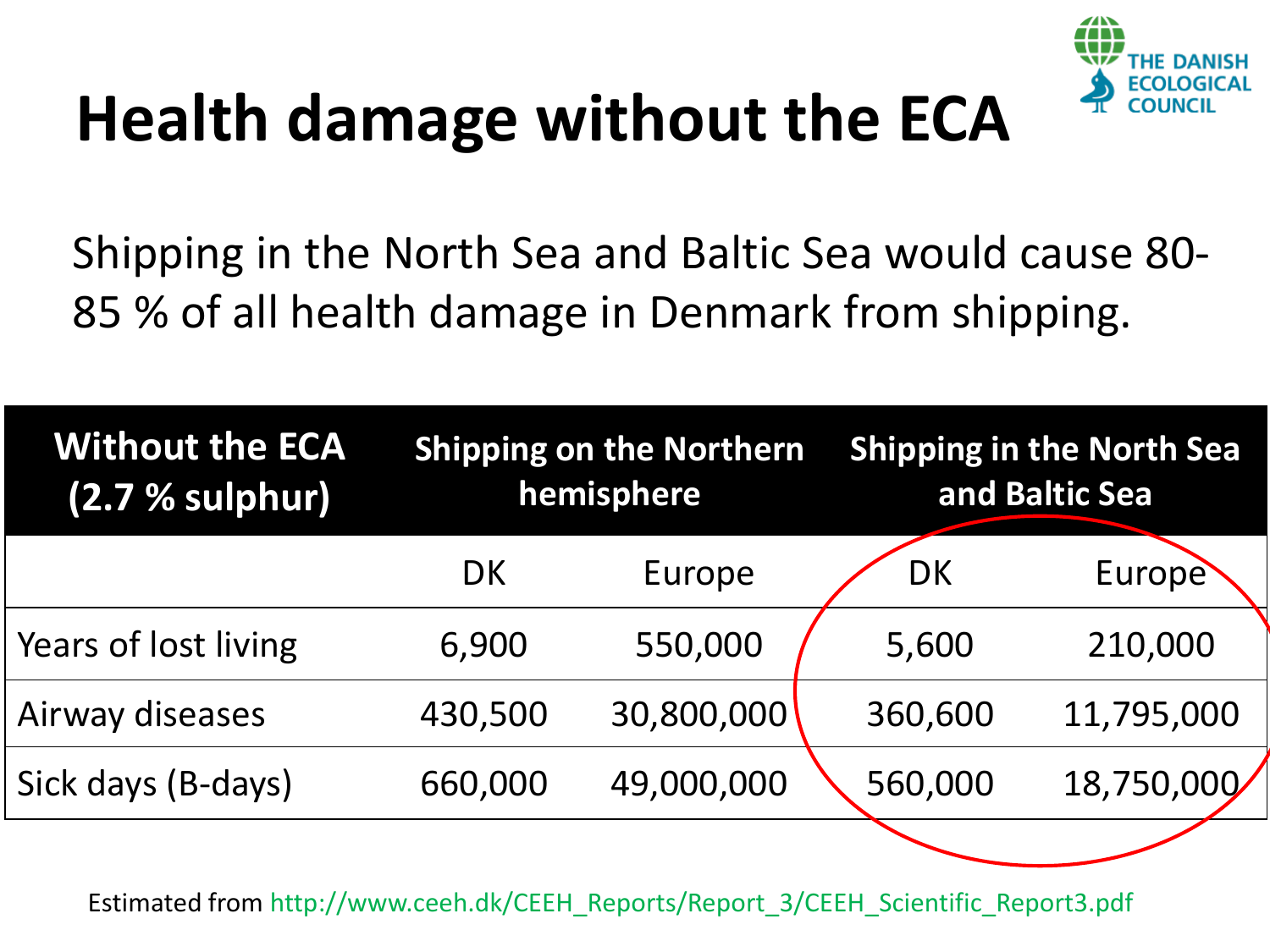

#### **Economic potentials of ECA**

| <b>Without the ECA</b><br>(2.7 % sulphur)               | <b>Europe</b><br>(billion euro) |              |                |                         |
|---------------------------------------------------------|---------------------------------|--------------|----------------|-------------------------|
| Health costs related to air<br>pollution from shipping: | SO <sub>2</sub>                 | $NO_{\rm y}$ | $PM_{25}$      | Total<br>(billion euro) |
| Northern hemisphere                                     | 27                              | 28           | 4.6            | 60                      |
| North Sea and Baltic Sea                                | 9.5                             | 10           | 0 <sub>l</sub> | 20                      |

Estimated from http://www.ceeh.dk/CEEH\_Reports/Report\_3/CEEH\_Scientific\_Report3.pdf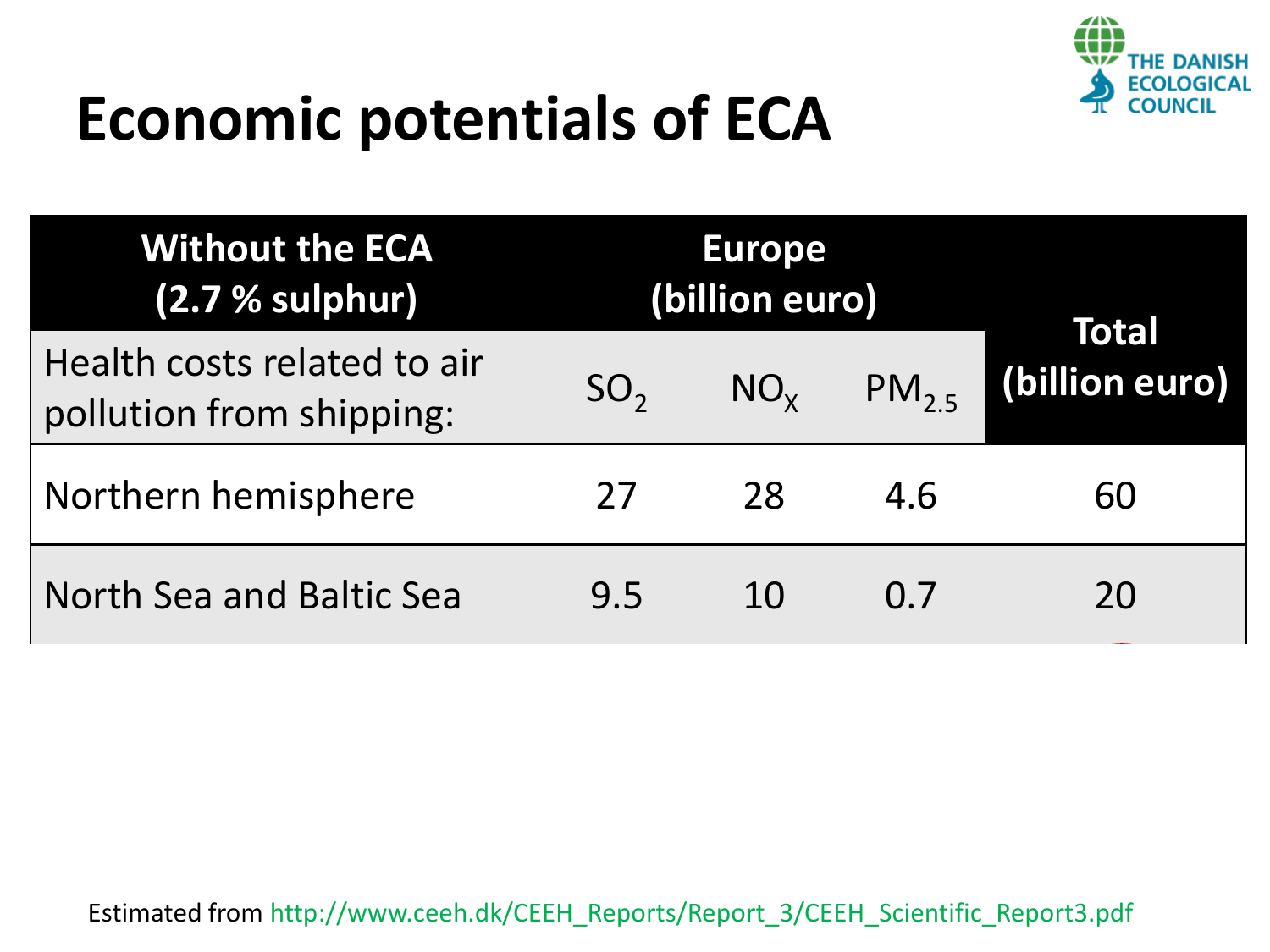

#### **2017: Cost-benefit of the SECA**

- Health costs of SO<sub>2</sub> in the SECA: 20 \$ per kg
- **Removal costs** (replacing 2.7 % S fuel with 0.1 % S fuel):  $(470\overline{\phantom{0}} - 300\overline{\phantom{0}}) / 52$  kg SO<sub>2</sub> = 3,3 \$ per kg
- Every time society invests 3.3 \$ in 0.1 % S fuel instead of 2.7 % S fuel society saves (= earns) 17 \$ from less health damage – this is a very positive business case !!!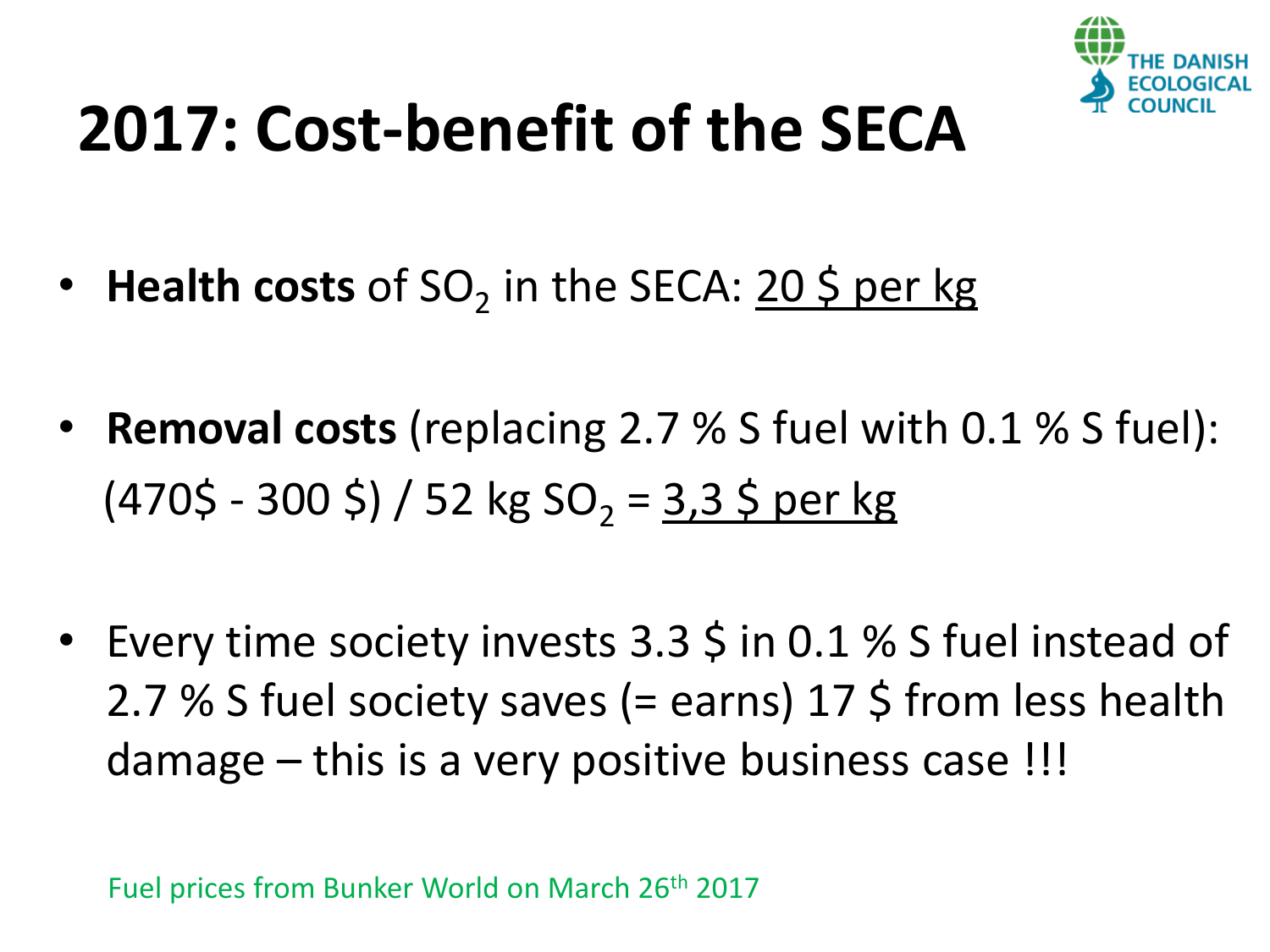#### **The SECA challenge**

- A large ship can save about **1,000 \$** per hour by not being in compliance.
- The potential saving is **100,000 \$** by not being in compliance (English channel to Gdansk and back).
- **Giving shipowners 100,000 reasons to cheat !**
- Only way to avoid cheating is by efficient enforcement: Control and sanctions must make cheating a very bad business case.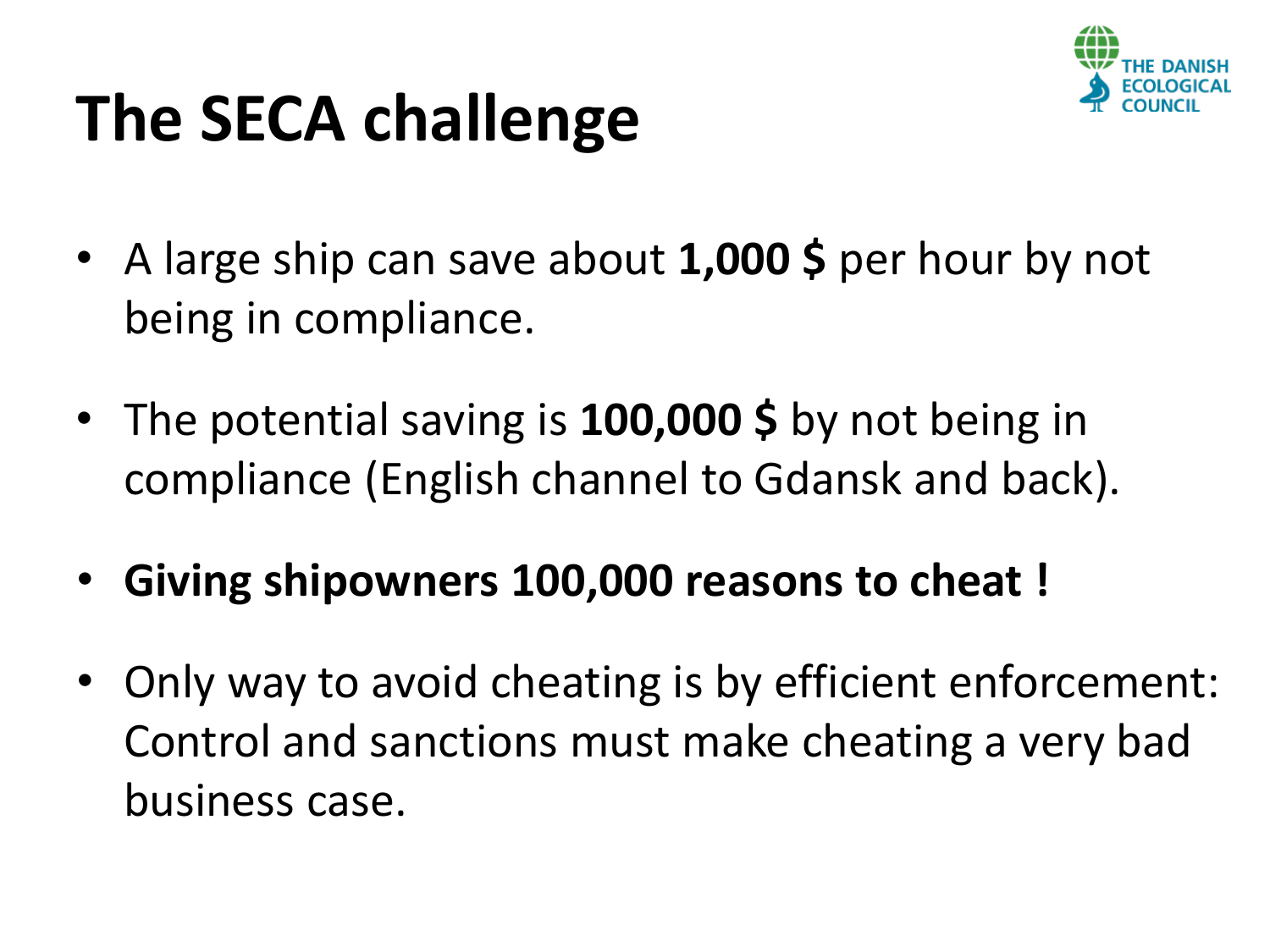#### **Danish SECA enforcement**



- Mandatory port state control (inspections/fuel samples).
- "Sniffers" controlling ship emissions from bridges.
- Airplanes randomly controlling emissions from ships.
- International cooperation on enforcement.
- The first violators are now taken to court.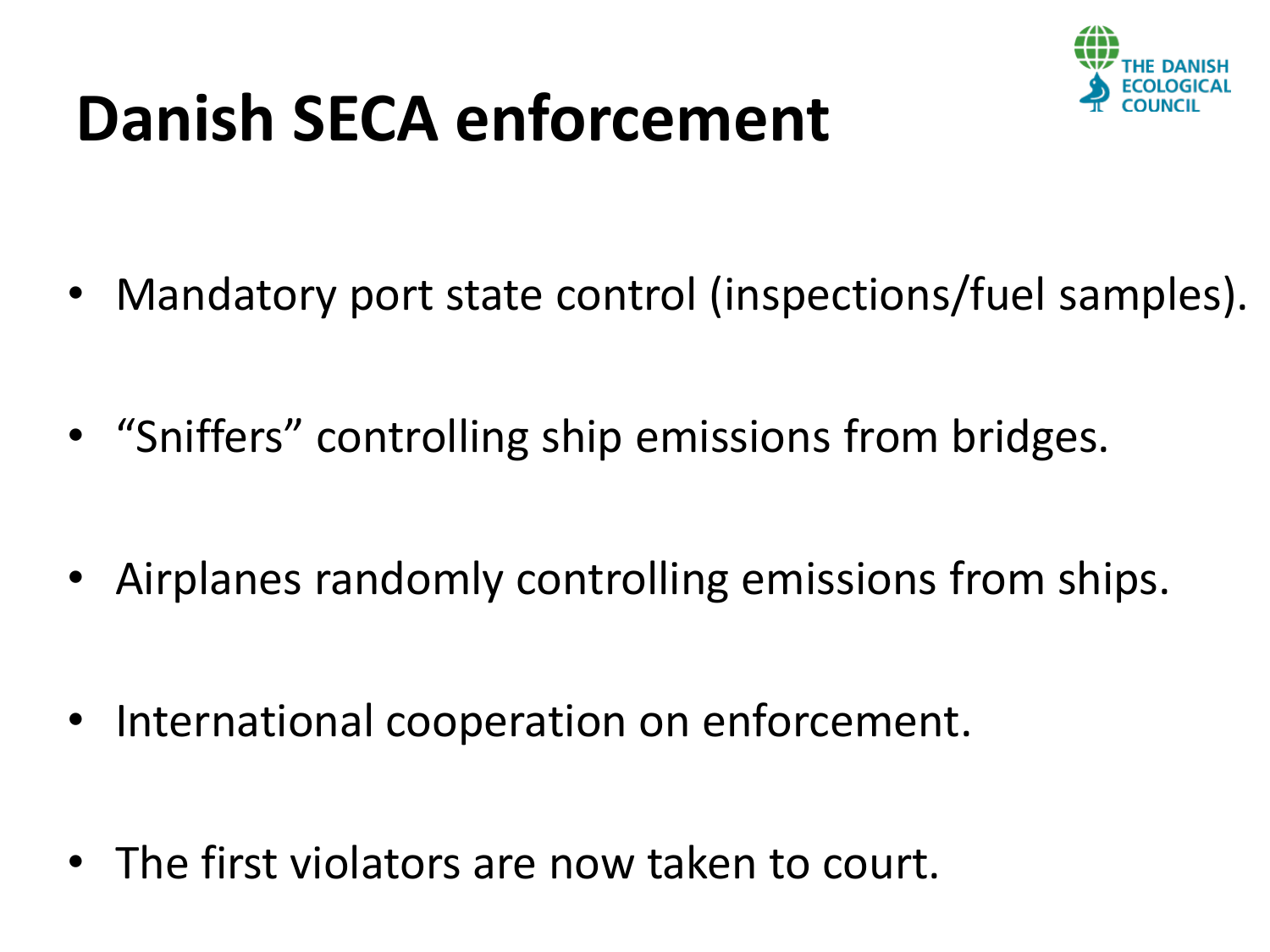#### **The SECA is a success**



- Control shows > 98 % compliance if accepting late fuel switch and < 0.3 % S fuel as compliance.
- The measured drop in sulphur air pollution indicates more than 95 % compliance.



| <b>SECA: Effects of 2015 limit</b>               | <b>Anholt</b> | <b>Risø</b> | <b>Tange</b> |
|--------------------------------------------------|---------------|-------------|--------------|
| Mean 2011-14, 1 % S ( $\mu$ g S/m <sup>3</sup> ) | 0.33          | 0.34        | 0.22         |
| Mean 2015-16, 0.1 % S (µg S/m <sup>3</sup> )     | 0.13          | 0.17        | 0.10         |
| Reduction ( $\mu$ g S/m <sup>3</sup> )           | 0.20          | 0.17        | 0.12         |
| Reduction (%)                                    | 60 %          | 50 %        | 55 %         |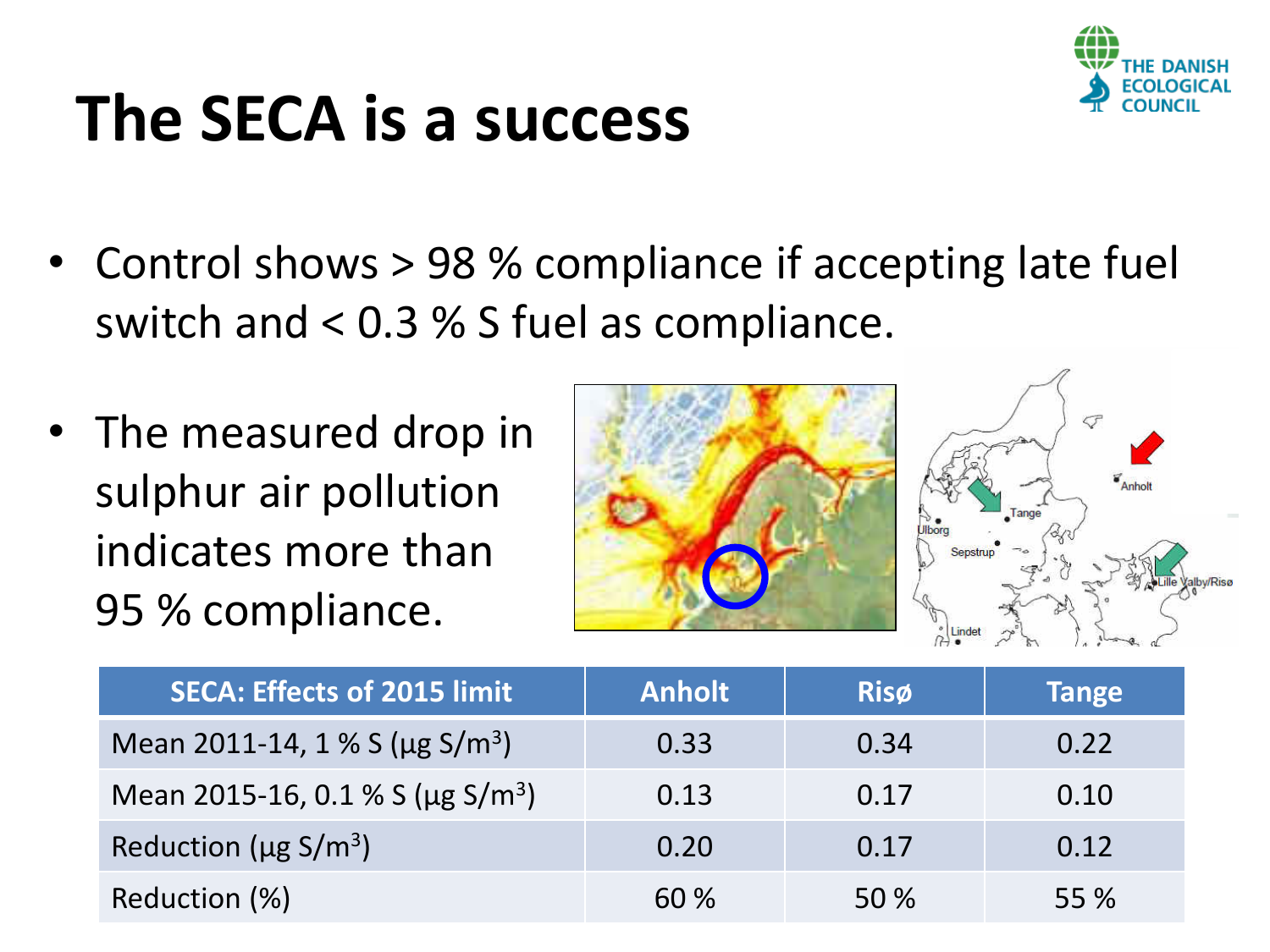

## **Future control: CEMS / EC**

**S-control by CEMS:** Continuous Emission Monitoring Systems Measuring devices for  $SO_2/CO_2$  are mandatory for all ships with scrubbers (to prove the efficiency).

- Price: About 50,000 \$ online measuring data.
- Device is sealed in the chimney to avoid manipulation.
- It would be very efficient control to require CEMS on all ships in SECA ... and on a global level from 2020.

#### **NO<sup>X</sup> -control by EC (and CEMS):** Engine Control

- Engine data controlled by independent approved authority.
- Could be combined with some kind of CEMS in the future.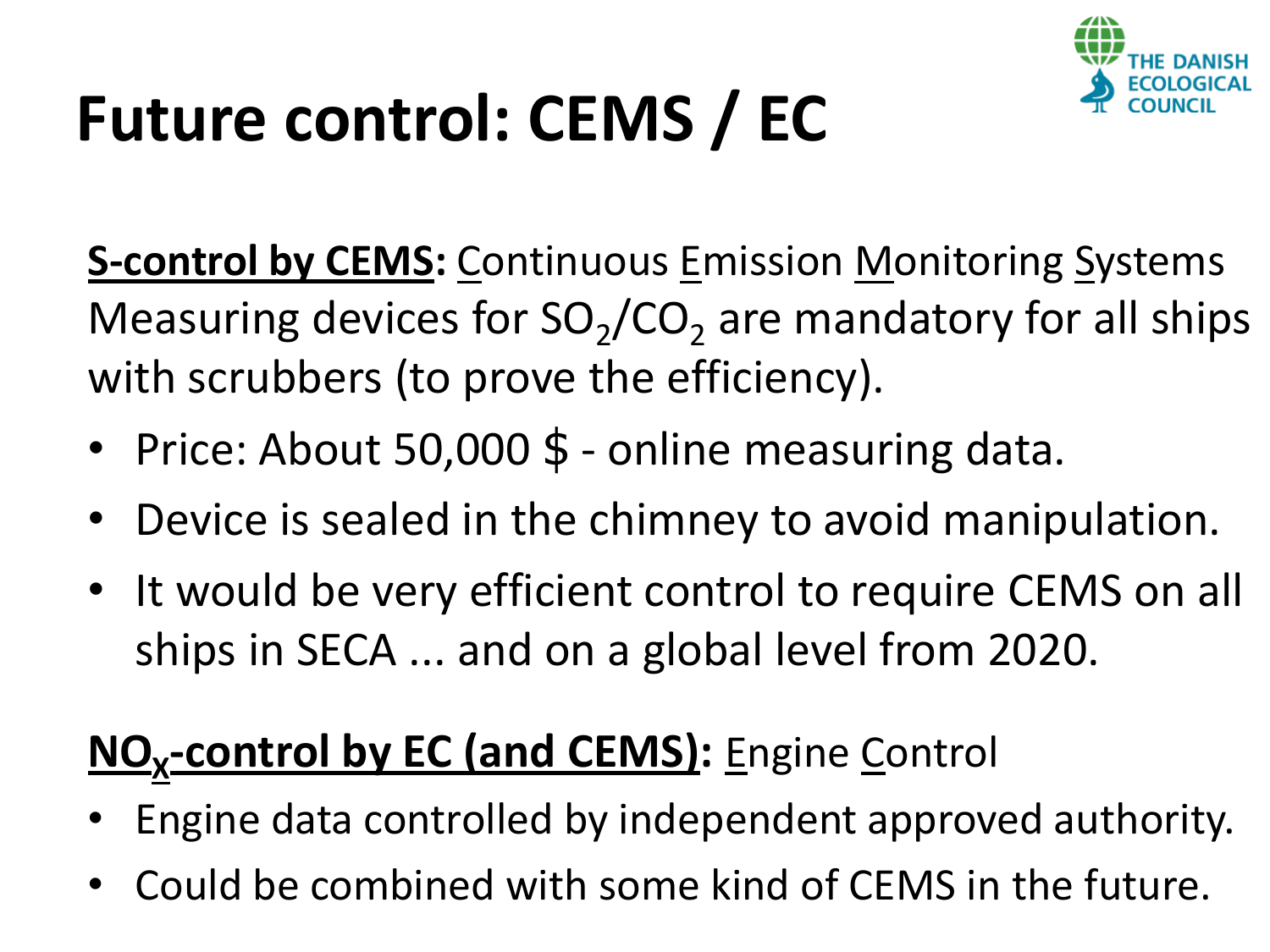

#### **Conclusion**

- Reduced air pollution from shipping in ECAs provides people longer and healthier lives and benefits society from an economical point of view.
- Successful enforcement is needed to realize the health benefits ... and to allow shipowners to pass on extra fuel costs to cargo owners.
- Denmark has measured large reductions in sulphur pollution due to the SECA and look forward to  $NO<sub>x</sub>$ reductions when the NECA is fully implemented.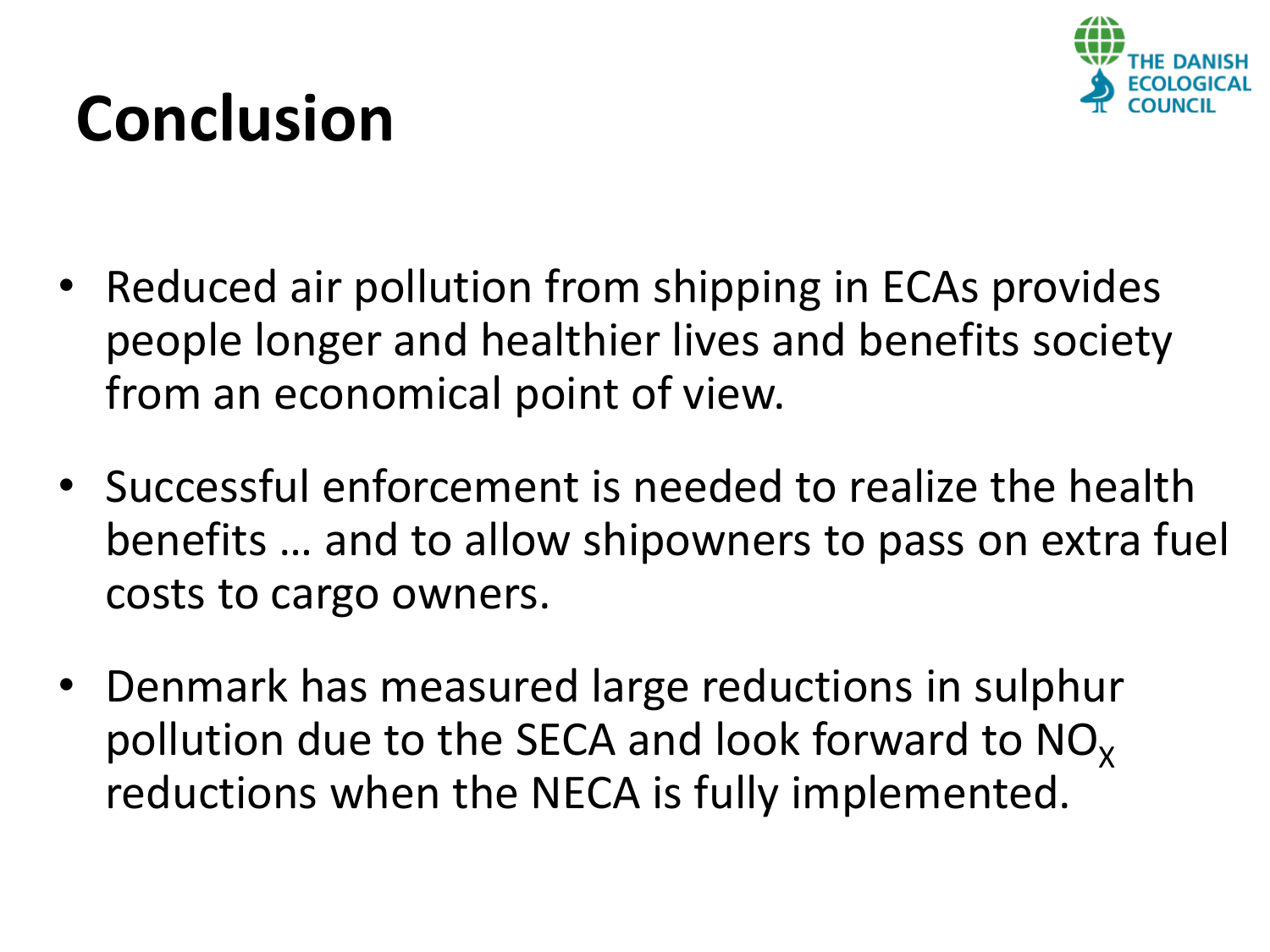#### **Questions**

#### **Our work related to shipping is funded by:**









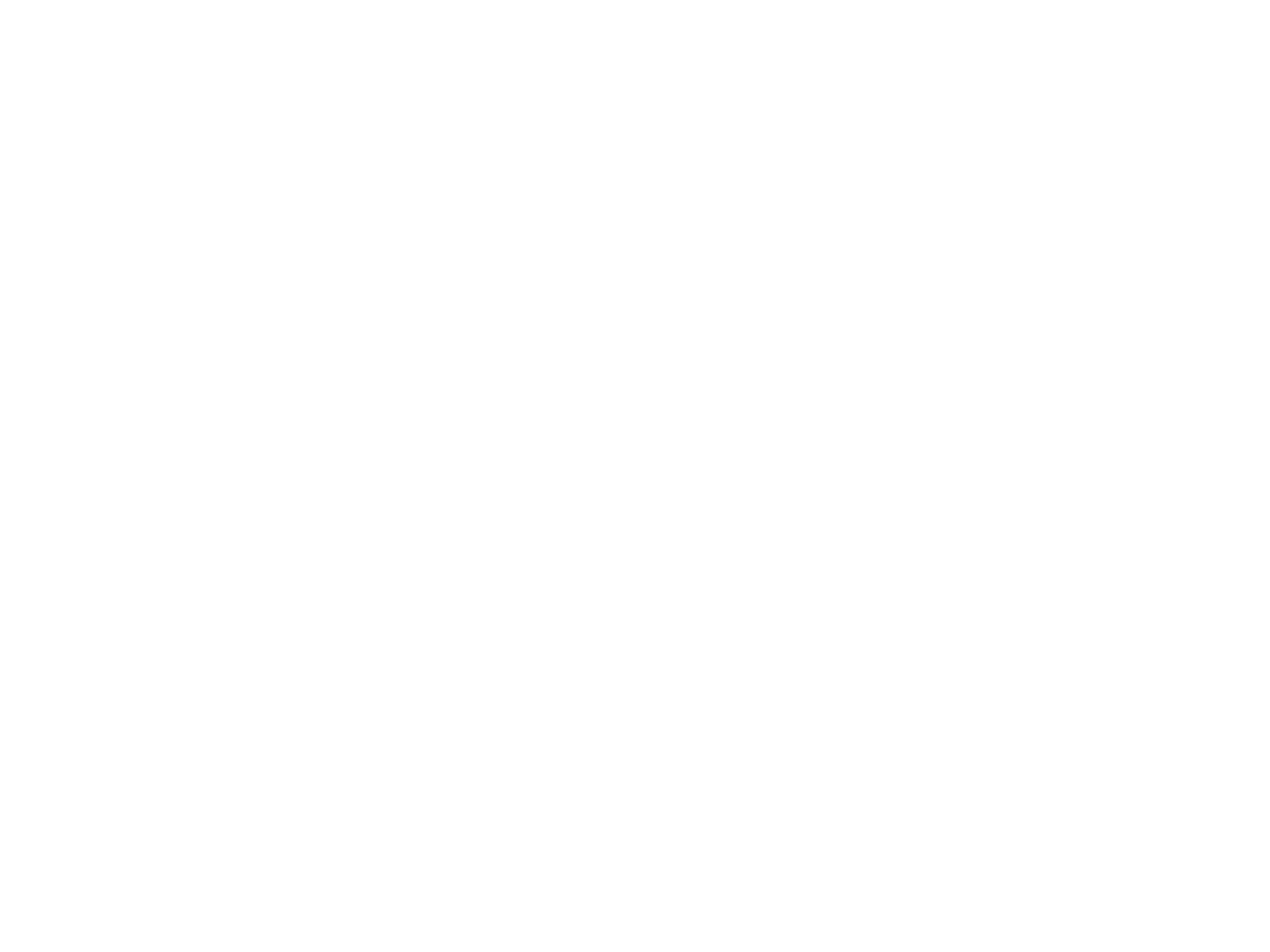

## **The polluter pays principle**

- Using 1 ton bunker fuel in the Northern hemisphere emits about 54 kg  $SO_2$ , 70 kg NO<sub>x</sub> and 1.5 kg PM<sub>2.5</sub>.
- Health externalities 1,900 \$ per ton.
- Present price on bunker fuel: 300 \$ per ton.
- If shipping companies paid for health damage from air pollution then the price of bunker fuel would be 7 times higher than today + other externalities.
- **What would happen if shipping had to pay ?**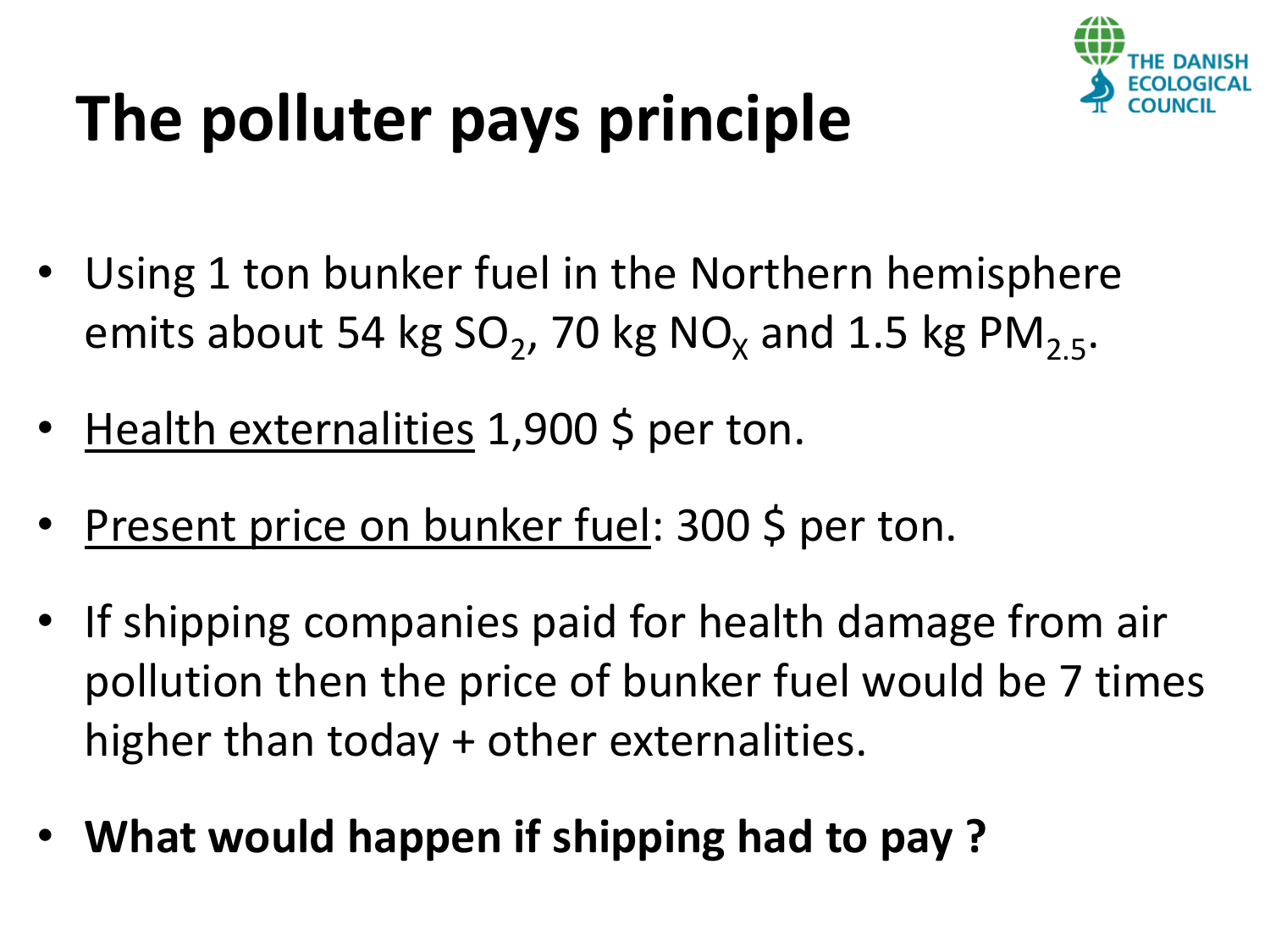

#### **Is shipping regulated too strict ?**



#### **New trucks in EU have SCR & particulate filters !**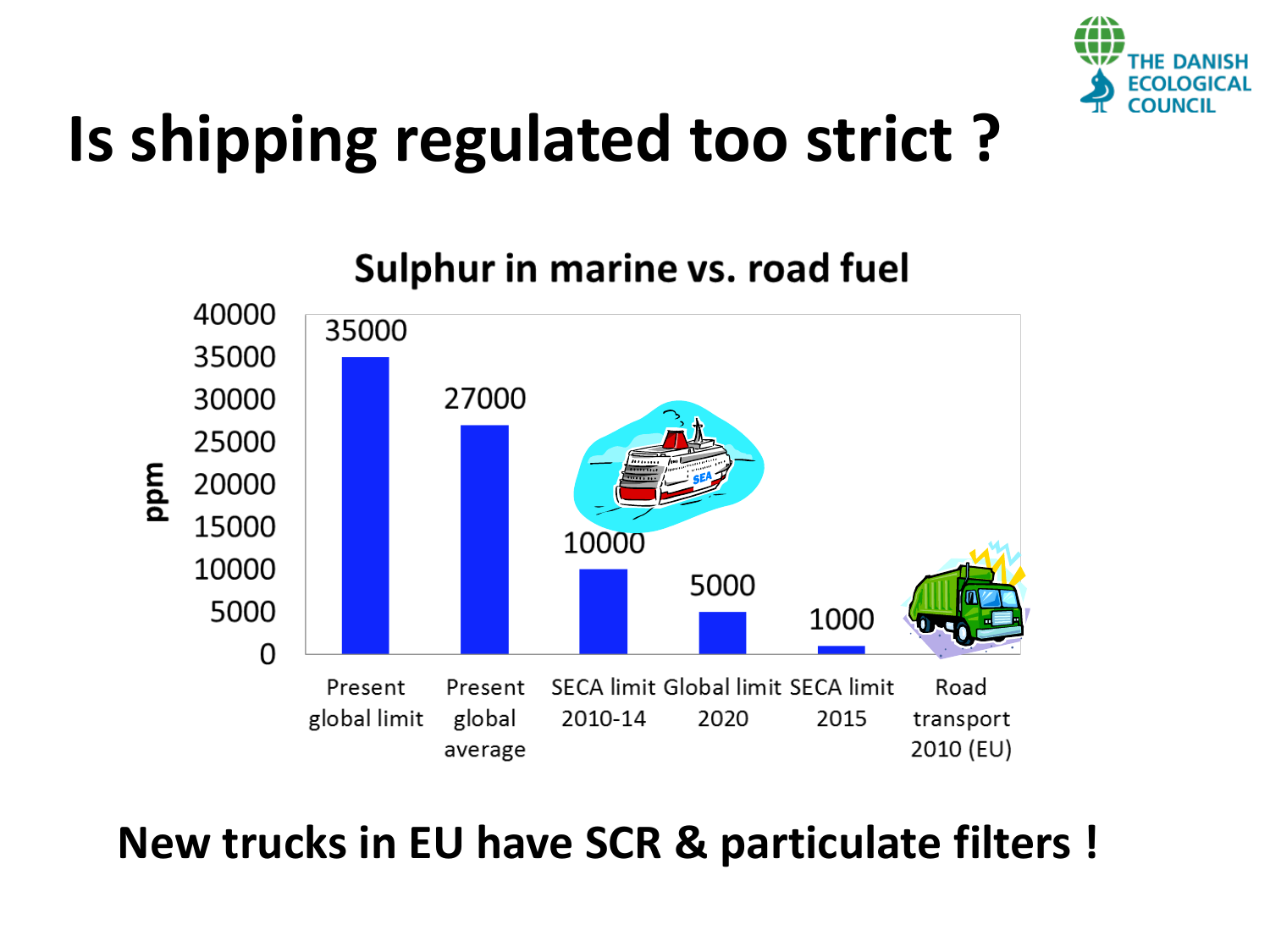

## **Will regulation sink all ships ?**

- If 0.1% S fuel, SCR and filters would double shipping costs.
- What would be the price increase on wine from New Zealand ?
- The price today is about 50 kr. Shipping costs is 0.5 kr. If the price on shipping doubles the wine will cost 50.62 kr (incl. 25 % VAT).
- Will I buy less wine?

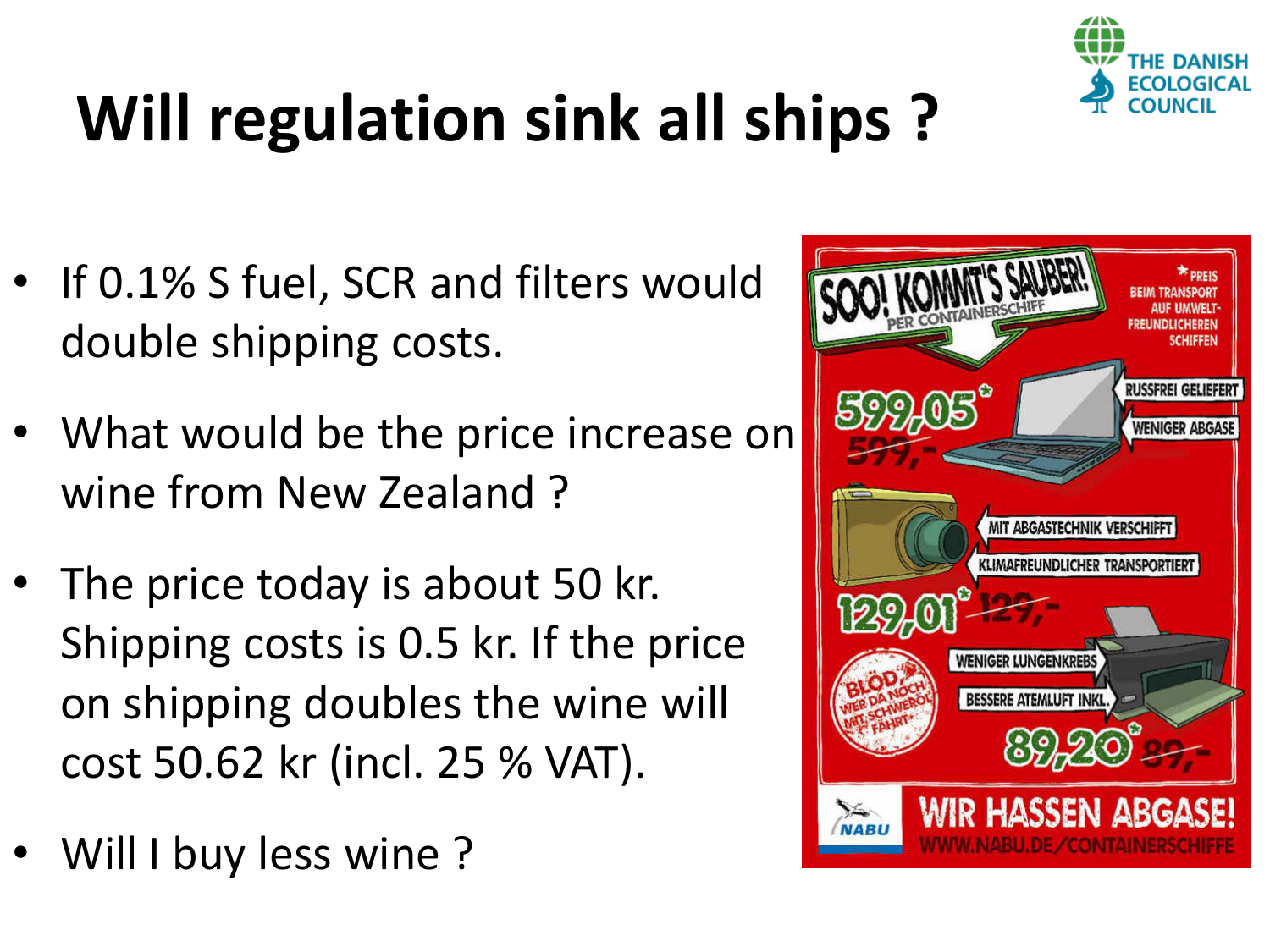

#### **How about Sirena Seaways**

- Going from Esbjerg to UK since 1875.
- Now the route has been taken out ...



- Was this route taken out due to the new sulphur regulation as claimed by some interests ?
- Or was it the drop in passengers from 300,000 to 80,000 per year ... as a result of many low price flights and the stop of tax-free sale …